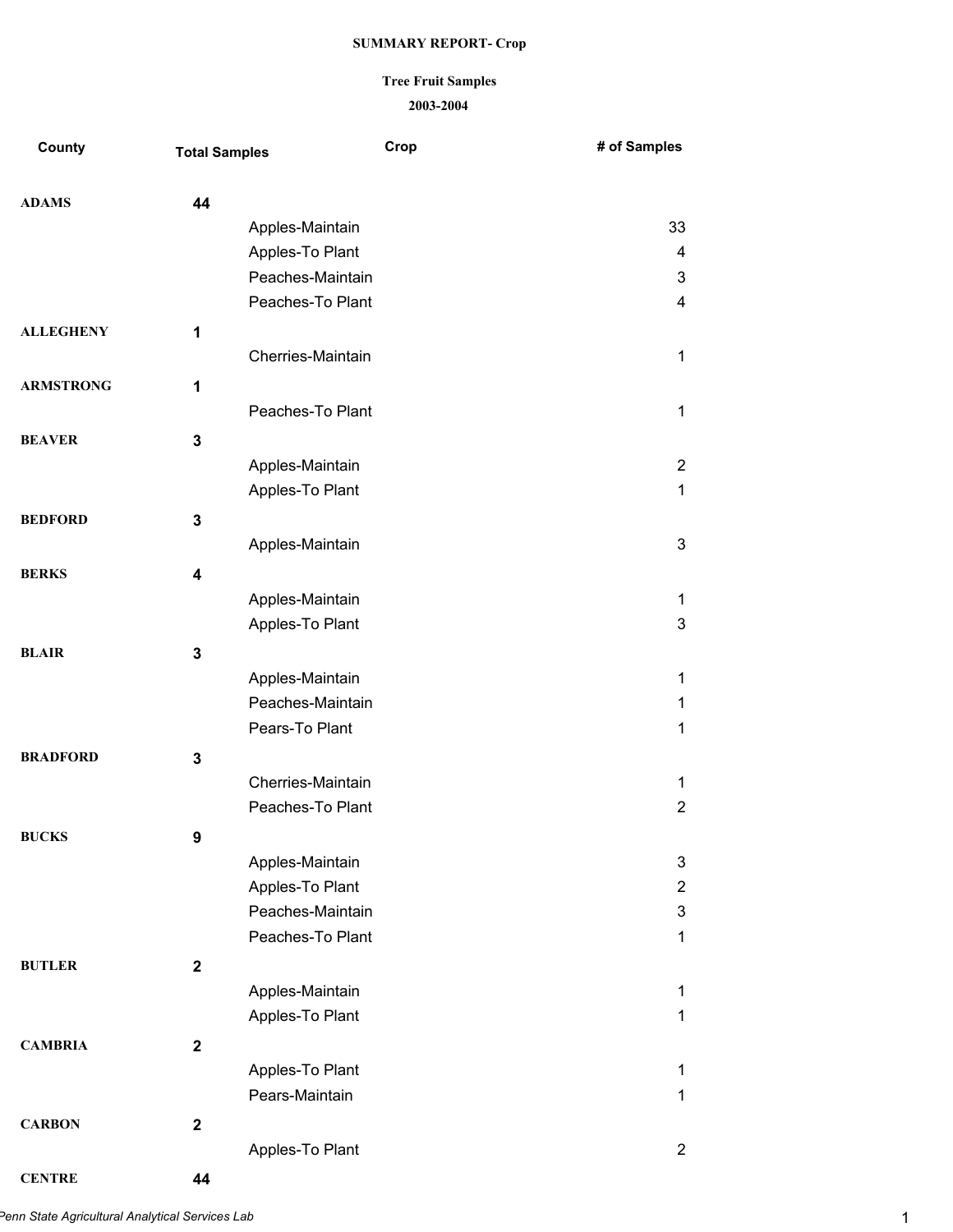## **Tree Fruit Samples**

### **2003-2004**

| County           | <b>Total Samples</b> |                     | Crop | # of Samples   |
|------------------|----------------------|---------------------|------|----------------|
|                  |                      | Apples-Maintain     |      | 43             |
|                  |                      | Apples-To Plant     |      | 1              |
| <b>CHESTER</b>   | 4                    |                     |      |                |
|                  |                      | Apples-Maintain     |      | $\overline{2}$ |
|                  |                      | Apples-To Plant     |      | 1              |
|                  |                      | Peaches-To Plant    |      | $\mathbf{1}$   |
| <b>DAUPHIN</b>   | 11                   |                     |      |                |
|                  |                      | Apples-Maintain     |      | 5              |
|                  |                      | Cherries-Maintain   |      | 1              |
|                  |                      | Peaches-Maintain    |      | 3              |
|                  |                      | Pears-Maintain      |      | 1              |
|                  |                      | Plums-Maintain      |      | $\mathbf{1}$   |
| <b>DELAWARE</b>  | 1                    |                     |      |                |
|                  |                      | Peaches-To Plant    |      | 1              |
| <b>ELK</b>       | 3                    |                     |      |                |
|                  |                      | Apples-Maintain     |      | $\overline{2}$ |
|                  |                      | Cherries-Maintain   |      | 1              |
| FL               | $\overline{7}$       |                     |      |                |
|                  |                      | Apples-To Plant     |      | 3              |
|                  |                      | Cherries-To Plant   |      | 1              |
|                  |                      | Peaches-To Plant    |      | 1              |
|                  |                      | Pears-To Plant      |      | 1              |
|                  |                      | Plums-To Plant      |      | 1              |
| <b>FRANKLIN</b>  | 8                    |                     |      |                |
|                  |                      | Apples-Maintain     |      | 4              |
|                  |                      | Apples-To Plant     |      | 3              |
|                  |                      | Peaches-To Plant    |      | 1              |
| <b>INDIANA</b>   | 5                    |                     |      |                |
|                  |                      | Apples-Maintain     |      | 5              |
| KY               | $\mathbf 2$          |                     |      |                |
|                  |                      | Apples-Maintain     |      | $\overline{2}$ |
| <b>LANCASTER</b> | 19                   |                     |      |                |
|                  |                      | Apples-Maintain     |      | 7              |
|                  |                      | Apricots-Maintain   |      | 1              |
|                  |                      | Cherries-Maintain   |      | 1              |
|                  |                      | Nectarines-Maintain |      | 2              |
|                  |                      | Peaches-Maintain    |      | 5              |
|                  |                      | Peaches-To Plant    |      | 2              |
|                  |                      | Plums-Maintain      |      | $\mathbf 1$    |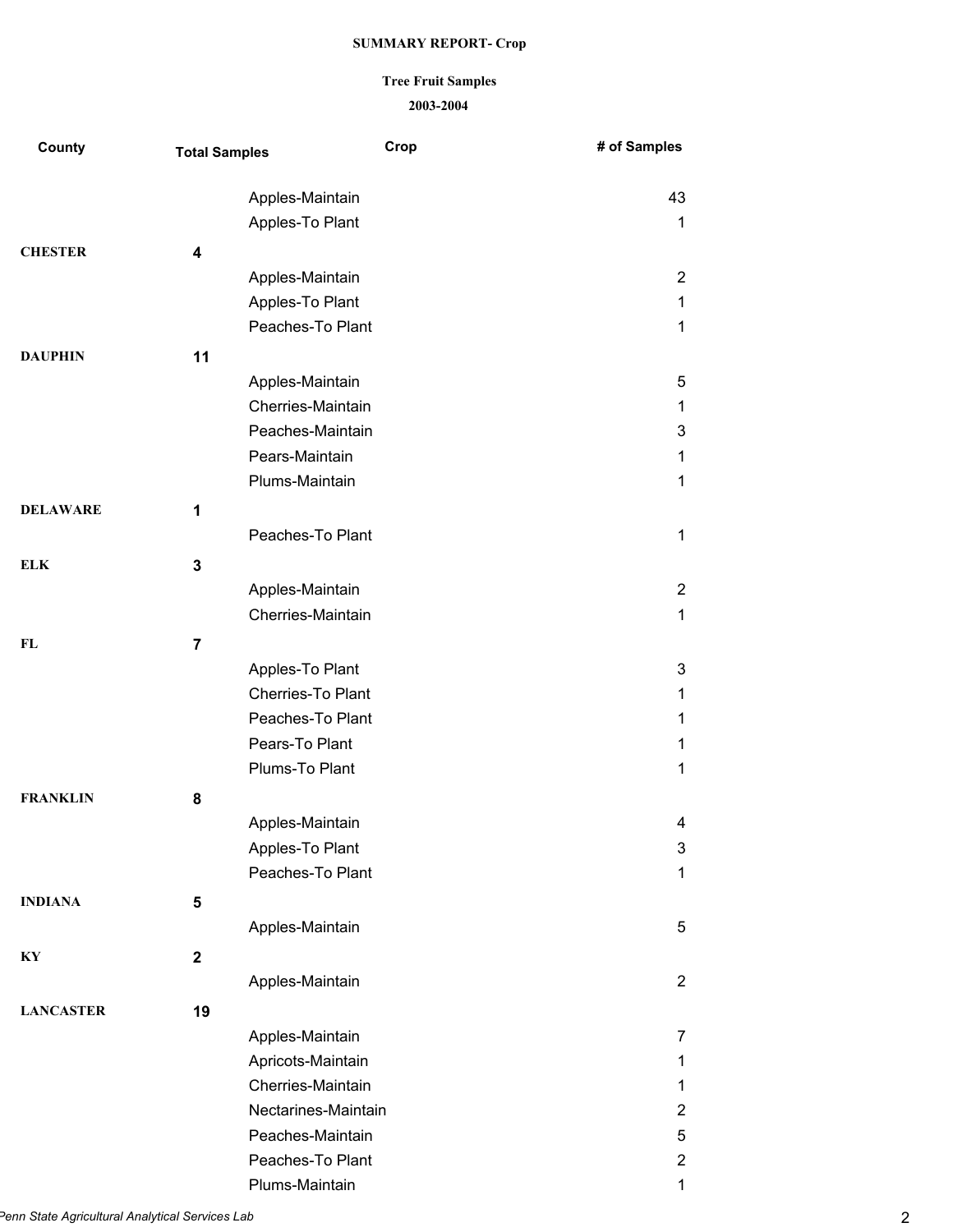# **Tree Fruit Samples**

#### **2003-2004**

| County            | <b>Total Samples</b>    | Crop              | # of Samples   |
|-------------------|-------------------------|-------------------|----------------|
| <b>LAWRENCE</b>   | 8                       |                   |                |
|                   |                         | Apples-Maintain   | 5              |
|                   |                         | Peaches-Maintain  | $\mathbf{1}$   |
|                   |                         | Peaches-To Plant  | 1              |
|                   |                         | Pears-Maintain    | $\mathbf{1}$   |
| <b>LEBANON</b>    | $\overline{\mathbf{4}}$ |                   |                |
|                   |                         | Apples-Maintain   | $\overline{2}$ |
|                   |                         | Cherries-Maintain | $\mathbf{1}$   |
|                   |                         | Peaches-Maintain  | $\mathbf{1}$   |
| <b>LEHIGH</b>     | 5                       |                   |                |
|                   |                         | Apples-Maintain   | $\overline{c}$ |
|                   |                         | Peaches-To Plant  | 3              |
| <b>LUZERNE</b>    | 12                      |                   |                |
|                   |                         | Apples-Maintain   | $\mathbf{1}$   |
|                   |                         | Apples-To Plant   | $\mathbf{1}$   |
|                   |                         | Cherries-Maintain | $\overline{2}$ |
|                   |                         | Peaches-Maintain  | 3              |
|                   |                         | Peaches-To Plant  | $\overline{2}$ |
|                   |                         | Pears-Maintain    | $\mathbf{1}$   |
|                   |                         | Plums-Maintain    | $\overline{2}$ |
| <b>MCKEAN</b>     | 1                       |                   |                |
|                   |                         | Apples-Maintain   | $\mathbf{1}$   |
| <b>MD</b>         | 4                       |                   |                |
|                   |                         | Apples-Maintain   | 3              |
|                   |                         | Peaches-Maintain  | 1              |
| <b>MERCER</b>     | $\mathbf 3$             |                   |                |
|                   |                         | Apples-Maintain   | 3              |
| <b>MIFFLIN</b>    | $\mathbf 3$             |                   |                |
|                   |                         | Peaches-Maintain  | $\mathbf{1}$   |
|                   |                         | Peaches-To Plant  | $\overline{2}$ |
| <b>MONTGOMERY</b> | $\overline{\mathbf{2}}$ |                   |                |
|                   |                         | Apples-Maintain   | $\mathbf{1}$   |
|                   |                         | Peaches-Maintain  | $\mathbf{1}$   |
| <b>MONTOUR</b>    | 3                       |                   |                |
|                   |                         | Apples-Maintain   | $\mathbf{1}$   |
|                   |                         | Cherries-Maintain | 1              |
|                   |                         | Peaches-Maintain  | $\mathbf 1$    |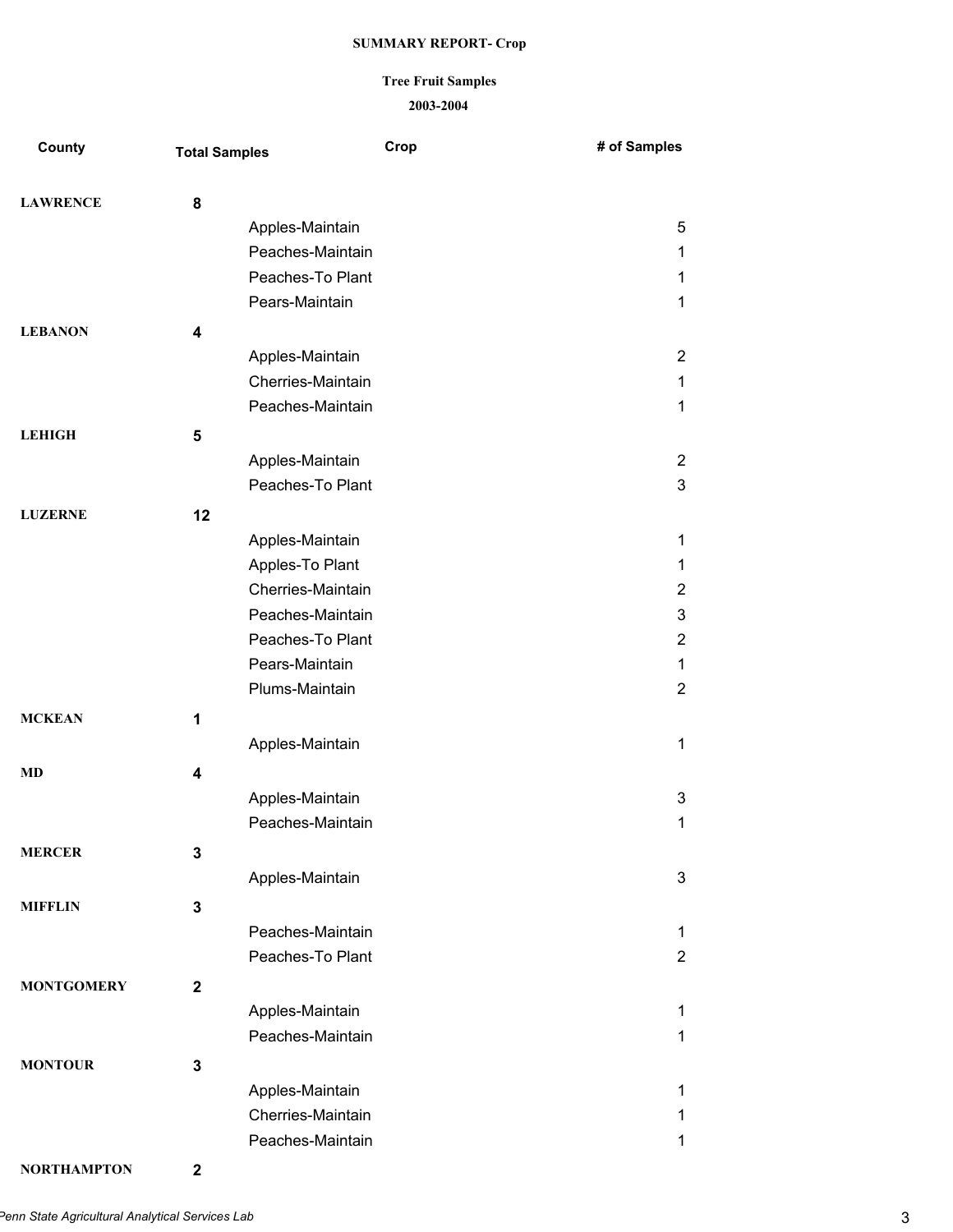### **Tree Fruit Samples**

#### **2003-2004**

| County             | <b>Total Samples</b> | Crop                                | # of Samples               |
|--------------------|----------------------|-------------------------------------|----------------------------|
|                    |                      | Apples-Maintain                     | 1                          |
|                    |                      | Peaches-To Plant                    | 1                          |
| OH                 | 8                    |                                     |                            |
|                    |                      | Apples-Maintain                     | 3                          |
|                    |                      | Cherries-Maintain                   | $\overline{2}$             |
|                    |                      | Peaches-Maintain                    | 1                          |
|                    |                      | Peaches-To Plant                    | $\mathbf 1$                |
|                    |                      | Plums-Maintain                      | 1                          |
| <b>PERRY</b>       | 3                    |                                     |                            |
|                    |                      | Cherries-Maintain                   | 1                          |
|                    |                      | Nectarines-Maintain                 | $\mathbf 1$                |
|                    |                      | Peaches-Maintain                    | 1                          |
| PHILADELPHIA       | $\mathbf{2}$         |                                     |                            |
|                    |                      | Apples-Maintain                     | $\overline{2}$             |
| <b>PIKE</b>        | 1                    |                                     |                            |
|                    |                      | Apples-Maintain                     | $\mathbf 1$                |
| <b>SCHUYLKILL</b>  | 6                    |                                     |                            |
|                    |                      | Apples-Maintain                     | 5                          |
|                    |                      | Peaches-Maintain                    | $\mathbf{1}$               |
| <b>SULLIVAN</b>    | 1                    |                                     |                            |
|                    |                      | Peaches-To Plant                    | 1                          |
| <b>SUSQUEHANNA</b> | 4                    |                                     |                            |
|                    |                      | Apples-Maintain                     | 3                          |
|                    |                      | Pears-To Plant                      | 1                          |
|                    |                      |                                     |                            |
| <b>TIOGA</b>       | 1                    | Apples-Maintain                     | $\mathbf{1}$               |
|                    |                      |                                     |                            |
| <b>UNION</b>       | $\mathbf 2$          |                                     |                            |
|                    |                      | Apples-Maintain<br>Peaches-Maintain | $\mathbf 1$<br>$\mathbf 1$ |
|                    |                      |                                     |                            |
| VA                 | $\mathbf 2$          |                                     |                            |
|                    |                      | Apples-Maintain                     | $\overline{2}$             |
| <b>WASHINGTON</b>  | 8                    |                                     |                            |
|                    |                      | Apples-Maintain                     | $\mathbf{1}$               |
|                    |                      | Apples-To Plant                     | 7                          |
| WESTMORELAND       | $\mathbf{2}$         |                                     |                            |
|                    |                      | Apples-Maintain                     | 1                          |
|                    |                      | Peaches-Maintain                    | $\mathbf 1$                |

**WV 39**